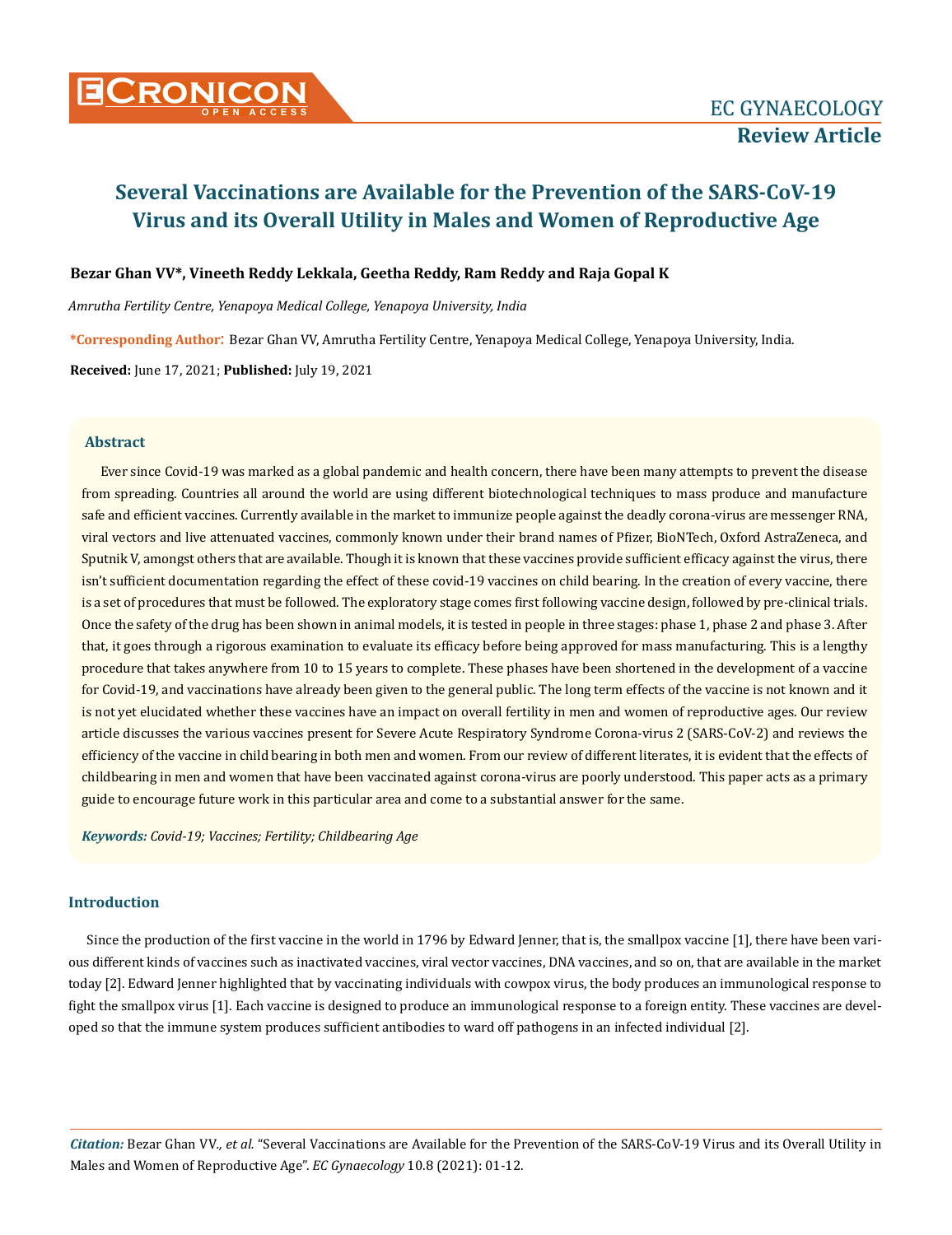Since covid-19 was determined as a global pandemic, many laboratories and manufacturers around the globe have been working tirelessly to develop a vaccine suitable for Severe Acute Respiratory Syndrome Corona-virus 2 (SARS-CoV-2) virus, also known as the coronavirus or covid-19. The outbreak started in December 2019, in Wuhan, China, and soon spread across the continents infecting millions of people. Like the two other coronaviruses (Severe Acute Respiratory Syndrome (SARS) from 2002-2003, and Middle East Respiratory Syndrome (MERS) from 2012 to date) [3], the SARS-CoV-2 virus causes respiratory infections, and patients generally show mild to moderate flu like symptoms that can be treated at home. In some cases, infected patients are asymptomatic and do not show any symptoms at all [4]. However, approximately 15% of covid-19 positive patients develop severe pneumonia and around 5% develop acute respiratory distress syndrome, multiple organ failure, or septic shock [5]. Presently, treatment consists of symptomatic relief and oxygen supply for severe patients. Anti-viral drugs like Remdesivir are constantly being tested for its usage in covid-19 positive patients, however to date; none have been approved for its use. This prompts the development of vaccines that block viral entry into host cells and target specific proteins on the virus [6].

Manufacturing an effect vaccine for SARS-CoV-2 virus is challenging as there is a constant genetic mutation in RNA causing new infections to develop, and hence, creating global wide panic [2]. Research from the previous two epidemics caused by coronaviruses (SARS and Middle East Respiratory Syndrome (MERS)) has helped scientists determine how these coronaviruses effects the body and how the immune system responds to the foreign entity [7]. Even though this research is available, people around the world are still suffering from infection by SARS-CoV-2 virus which is noticed by the numerous deaths across the globe.

Due to financial and economical strains, there are no vaccinations available for the treatment of other coronaviruses like MERS-CoV and SARS-CoV. Apart from finances, gaining a long-lived immune response to these coronaviruses and vaccination design proved to be difficult, and setbacks in terms of vaccination safety was observed in animal models [8]. Due to these factors, developing vaccination for SARS-CoV-2 possess difficulties. At present, there are only a handful of vaccines available in the present day market to treat SARS-CoV-2 virus; inactivated vaccines, protein based vaccines, messenger RNA (mRNA)/DNA vaccines, and viral vector vaccines. The unique replication system of SARS-CoV-2 virus results in challenges during vaccine production.

Production of vaccines for viral infections continues to be challenging and time-consuming. This is especially observed in SARS-CoV-2 virus, as it has uncertain pathogenesis, limited data on animal models as well as humans. Determining the right dosage and schedule for the SARS-CoV-2 virus vaccine is also vague as data on humans is limited. Most countries are still in phase II of clinical trials. Some vaccinations that have been developed require just a single dose to produce an immune response, while others need a booster shot after 4 - 6 weeks.

The effect of covid-19 vaccines on child bearing is not clear or documented. Our review article discusses the various vaccines present for SARS-CoV-2 and reviews the efficiency of the vaccine in child bearing in both men and women.

#### **Different coronaviruses**

Coronaviruses belong to the family Coronaviridae and are segregated into four categories namely alpha, beta, delta, and gamma coronaviruses. They are enveloped, ss-RNA viruses with a helical nucleocapsid. SARS-CoV-2, SARS CoV and MERS-CoV all belong to the beta genera and are transmitted to humans through bats. A crucial protein that is expressed on the surface of these coronaviruses is the Spike protein (S-protein) that is a glycoprotein with a trimeric envelope. The spike protein is the main target for antibodies from vaccines to bind to the host cell. It compromises two main sub units that control receptor binding and is involved in membrane fusion, namely S1 subunit and S2 sub unit respectively [9].

The receptor-binding domain (RBD) varies among the different coronaviruses due to different host cell entry receptors. SARS-CoV and SARS-CoV-2 share the same receptor for entry that is the angiotensin converting enzyme 2 (ACE2), whereas the receptor for MERS-

*Citation:* Bezar Ghan VV*., et al.* "Several Vaccinations are Available for the Prevention of the SARS-CoV-19 Virus and its Overall Utility in Males and Women of Reproductive Age". *EC Gynaecology* 10.8 (2021): 01-12.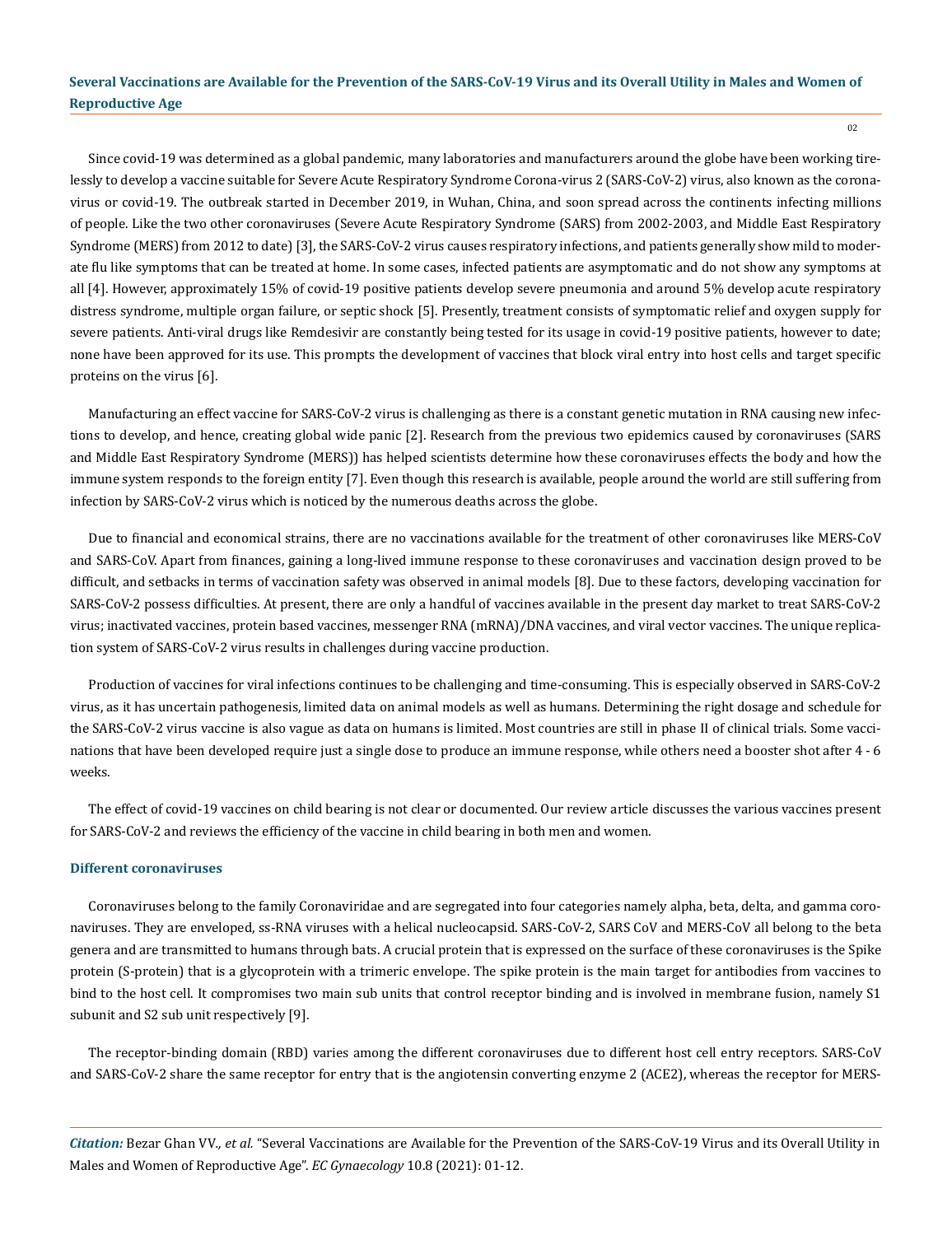CoV is dipeptidyl peptidase 4 (DPP4). Since both SARS-CoV and SARS-CoV-2 share the same receptor and there is similarity in the RBD sequences, it was thought that both the virus receptors would bind. However, this was not the case. It was further noted that SARS-CoV is more aggressive and lethal when compared to the highly contagious SARS-CoV-2 virus [9].

## **Which countries are manufacturing Covid-19 vaccines?**

It is interesting to note that developed countries like the United States of America, England, and Russia are the main source of vaccine development and manufacture. Other developing countries such as India and China are also in the race of manufacturing effective vaccines for the prevention of severe infection with SARS-CoV-2 virus. But what about the rest of the world? Mass vaccine production comes with different hurdles that are tackled between 10 - 15 years prior to availability of vaccine in the general population. The fastest a vaccine has been approved (before the covid-19 vaccine) was the mumps vaccination which was manufactured in 5 years. This shows that effective and safe vaccine development takes time and has to undergo different phases like the exploratory stage and then pre-clinical studies. Once the effectiveness and safety of the vaccine is above satisfactory in animal models, clinical trials (3 phases) on humans is carried out to test for the immunogenicity and safety [9]. To date there are several vaccines that are undergoing clinical trials, but only a handful have been approved by the World Health Organisation (WHO) for emergency use.

## **Different types of vaccines**

The different kinds of vaccines that have been manufactured with the aim of immunising individuals from the deadly corona virus are as follows.

| SI.<br>No.     | <b>General</b><br><b>Vaccine</b><br><b>Name</b> | <b>Vaccine</b><br><b>Type</b>                                | <b>Country of</b><br><b>Origin</b> | No. of<br>doses | <b>Interval</b><br>between<br>doses | <b>Route of</b><br>administration | <b>Efficacy</b>                                                | <b>WHO</b><br><b>Approval</b>      | <b>CDC Approval</b>         |
|----------------|-------------------------------------------------|--------------------------------------------------------------|------------------------------------|-----------------|-------------------------------------|-----------------------------------|----------------------------------------------------------------|------------------------------------|-----------------------------|
| $\mathbf{1}$   | Pfizer and<br>BioNTech                          | mRNA vac-<br>cine<br><b>BNT162b2</b>                         | USA and<br>Germany                 | $\overline{c}$  | 21 days                             | Intramuscular-<br>deltoid muscle  | 52% after 1st<br>dose<br>95% after<br>$2nd$ dose               | Approved                           | Approved                    |
| 2              | Moderna                                         | mRNA-<br>1273 vac-<br>cine                                   | <b>USA</b>                         | 2               | 28 days                             | Intramuscular-<br>deltoid muscle  | 94.5% after<br>2 <sup>nd</sup> dose                            | Approved                           | Approved                    |
| 3              | Janssen                                         | Ad-<br>enovirus<br>encoding<br>S-protein<br>Ad26.<br>COV2.S  | <b>USA</b>                         | $\mathbf{1}$    | N/A                                 | Intramuscular                     | 66.3% after<br>14 days in a<br>symptomatic<br>patient          | Undergo-<br>ing investi-<br>gation | Approved                    |
| $\overline{4}$ | Oxford As-<br>traZeneca                         | Chim-<br>panzee<br>adenovirus<br>vectored<br>vaccine         | UK                                 | $\overline{2}$  | 28-84<br>days                       | Intramuscular                     | 76% after $1st$<br>dose<br>82.4% after<br>2 <sup>nd</sup> dose | Approved                           | Undergoing<br>investigation |
| 5              | Sputnik V                                       | Two dif-<br>ferent ad-<br>enoviruses<br>(rAd26)<br>and rAd5) | Russia                             | $\overline{2}$  | 21 days                             | Intramuscular                     | 91.6% after<br>$2nd$ dose                                      | Approved                           | Not yet ap-<br>proved       |
| 6              | Covaxin                                         | Inactivated<br>whole<br>virion<br>technology                 | India                              | $\overline{c}$  | 28 days                             | Intramuscular                     | 81% after<br>$2nd$ dose                                        | Undergo-<br>ing investi-<br>gation | Not yet ap-<br>proved       |
| 7              | CoronaVac                                       | Inactivated<br>vaccine                                       | China                              | $\overline{2}$  | 21 days<br>or more                  | Intramuscular                     | Not clear                                                      | Not yet<br>Approved                | Not yet ap-<br>proved       |

*Table 1: Summary of a few Covid-19 vaccines available around the world.*

*Citation:* Bezar Ghan VV*., et al.* "Several Vaccinations are Available for the Prevention of the SARS-CoV-19 Virus and its Overall Utility in Males and Women of Reproductive Age". *EC Gynaecology* 10.8 (2021): 01-12.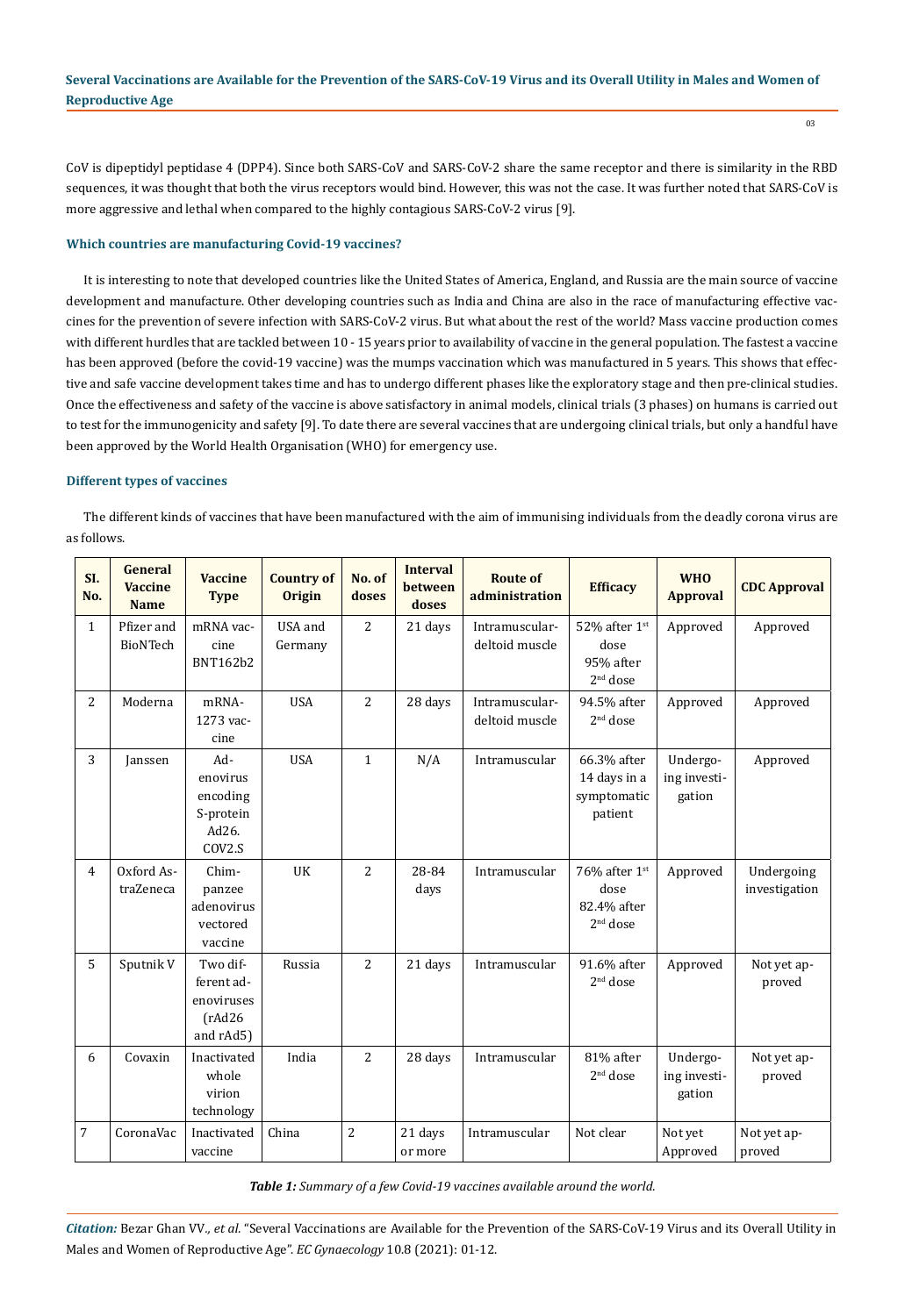#### **Inactivated vaccines**

This type of vaccine uses a 'weakened' or inactive form of the virus. The whole virus is weakened by using heat, radiation, chemicals or physical measures which increases stability of the vaccine, but in turn requires stabilization of the virus. This allows the body to produce antibodies to fight any virus without causing any disease. Inactivated vaccines produce a weak immune response and so a booster dose in a few weeks may be required to maintain immunity. Studies in mice, rats, rabbits, and primates, revealed that BBIBP-CorV was responsible for an immune response which resulted in the production of antibodies to protect the host from infection by SARS-CoV-2 [10].

Animal trials on mice, rats, rabbits and Rhesus macaques showed that primates that were vaccinated by the inactivated virus developed immunity and was protected from SARS-CoV-2 virus, as opposed to primates that developed interstitial pneumonia when administered with a placebo 2 [11]. To produce a strong and effective immune response, BBIBP-CorV is given as two doses, and said to be efficient and stable and but the viral structure needs stabilisation [12]. Further studies on vaccine safety were carried out in China, that showed that BBIBP-CorV (inactivated coronavirus vaccine) is well tolerated and provides protection against severe infection by SARS-CoV-2 in individuals between the age group of 18 - 80 years [13].

#### **Subunit-based vaccines**

Only a few specific antigenic epitopes are used in the development of subunit vaccines through recombinant DNA technologies, which causes a reduction in adverse reactions due to vaccine. A difficulty faced by this vaccine is that due to its specificity, choosing an antigen becomes a bit problematic [14]. Viruses like particles are composed of numerous proteins that have the ability to assemble into nana structures. Upon recombinant expression, these nanostructure then surround the capsid proteins inside themselves [15]. Because virus like particles lacks their own genome, they prove to be stable when compared to non-replicating vectors [16]. Scientists around the globe are working on the 'spike' protein that is visible in SARS-CoV-2. The spike protein is the primary coronavirus surface antigen used presently in clinical trials. Spike protein is essential to enter cells and is observed on the outer layer of SARS-CoV-2. Virus replication is inhibited by antibodies that target this protein and block the virus from entering the cell [17].

The SARS-CoV-2 receptor-binding domain (RBD) vaccine is suitable to prevent coronavirus infections as it has a strong binding affinity with ACE2 receptor [18]. To enhance the safety of SARS-CoV-2 vaccine, pulmonary nanoparticle surfactants that are used to amplify immunity against influenza are being incorporated into these vaccines [10].

## **Messenger RNA (mRNA) vaccines**

The fundamental viral antigen or spike protein is currently thought to be a key element in the production of covid-19 vaccines. mRNA that codes for the spike protein is injected into the body so that the host cell is tricked into making spike protein by translating the mRNA of spike protein, which will then be released by the cell and will cause an immunological response. This advancement in science is relatively new. mRNA-1273 (Moderna) vaccine is a lipid nano element that encodes SARS-CoV-2 spike protein [10].

BNT162b1 (Pfizer) is another recombinant mRNA vaccine, that is administered as two doses within a period of 3 weeks and encodes the spike protein receptor-binding domain (RBD) of the covid-19 virus. An advantage of this kind of vaccine is that a large scale production of mRNA vaccines can be done due to a relatively easier means of manufacture. Distribution of self-amplifying and encapsulated RNA has helped make and effective mRNA vaccine with increased success rates [19]. mRNA Covid-19 vaccines developed by Pfizer and Moderna in USA are the first mRNA vaccines that have been cleared for usage in humans to vaccinate individuals against covid-19.

#### **DNA vaccines**

Apart from mRNA vaccines, artificial DNA vaccines that contain the recombinant spike protein or that code for the spike protein are injected directly into the hosts body to activate the immune system. Some vaccinations just use the tip domain of the spike protein as this

*Citation:* Bezar Ghan VV*., et al.* "Several Vaccinations are Available for the Prevention of the SARS-CoV-19 Virus and its Overall Utility in Males and Women of Reproductive Age". *EC Gynaecology* 10.8 (2021): 01-12.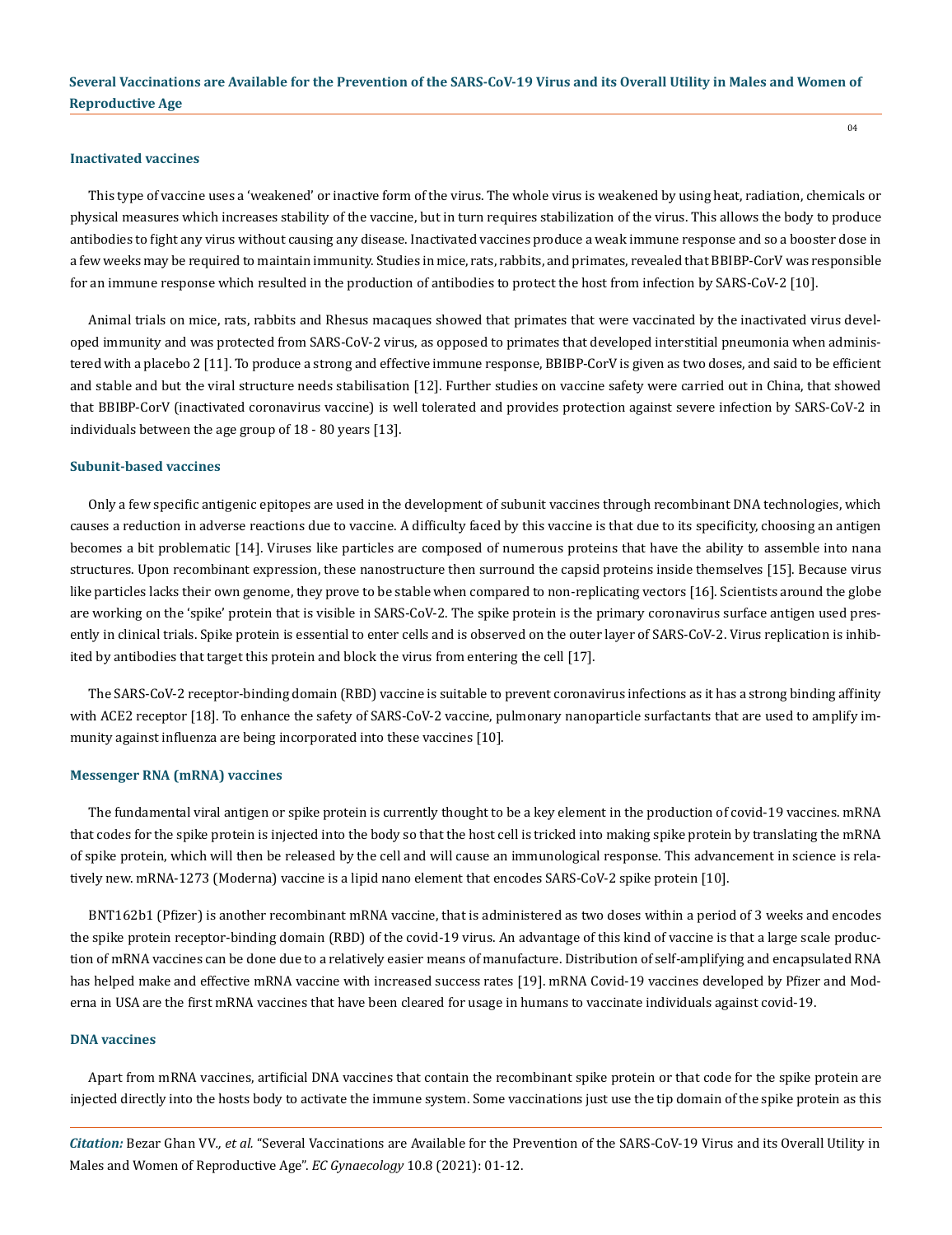area targets the receptors on human cells [10]. INO-4800 (recombinant DNA based engineered design) is required for the encoding and expression of the spike protein in vitro by using a viral based vector. It has been noticed that antibodies that fight SARS-CoV-2 virus further inhibits spike protein from binding to the ACE2 receptor. Studies on mice and guinea pigs suggest that INO-4800 is a potential covid-19 vaccine, as antibodies targeted to SARS-CoV-2 were seen in the lungs post immunization [20].

#### **Viral vector vaccines**

A viral vector generally integrates a viral vaccine so that the genome of one virus (example adenovirus) transmits the antigen of the other virus. A few examples of this method includes ChAdOx1, aAPC, Ad5-nCoV, and Ad26-S. Downside to this vaccine is that it needs thorough purification for virus action [21]. Oxford Astra Zeneca vaccination that is developed to fight against SARS-CoV-2 virus utilises a modified adenovirus vector which is obtained from chimps to carry the spike protein gene. It is modified so that production inside the human body is avoided. Once these viral vectors invade host cells through vaccination, spike protein production will begin and will mimic a natural infection hence causing an immune response wherein there is a large production of antibodies against the spike protein [10].

When administered to BALB/c mice, MERS-CoV spike protein that expresses recombinant adenovirus vaccines causes the stimulation of IgA, IgG in blood, and lung memory T cells that creates a long time immunity to MERS virus. This indicates that recombinant adenovirus vaccines cause a defense against MERS-CoV virus in humans [22]. CanSino Biologics and Beijing Institute of Biotechnology in China engineered a vaccine using adenovirus type 5 (Ad5)-nCoV which utilises replication damaged Ad5 to express SARS-CoV-2 spike protein [23].

#### **Live weakened vaccines**

The use of live viruses in the covid-19 vaccine is not recommended as it poses higher risks of infection to the individual [14]. In order to manufacture live vaccines, removal of the envelope protein in the virus and inactivation of the exonuclease effects of protein 14 (nsp14) through reverse genetic techniques is required [24]. For the prevention of tuberculosis, the Bacilli Calmette-Guérin (BCG) live vaccine has been developed. Researchers have concluded that a good immune response which could potentially decrease SARS-CoV-2 infection rate can be achieved by administering the BCG vaccine to individuals (10).

Apart from the BCG vaccine, the avian infectious bronchitis virus (IBV) vaccine (strain H), has been said to be beneficial in the treatment of SARS as the safety associated with the H strain blocks immune responses including production of antibodies. Hence, after determining its efficacy in monkeys, the IBV vaccine could be an additional choice for SARS-CoV-2 virus [25]. Both BCG and IBV vaccines are generated by cultivating viral particles under suboptimal environments.

#### **What other measures are being used to control SARS-CoV-2?**

In some countries, where there is a shortage of vaccines, or in emergency situations, other vaccines like BCG or oral polio vaccine are being repurposed and used in the treatment of coronavirus as an alternative measure of controlling covid-19. BCG vaccine which is used in the treatment of tuberculosis stimulates broad components of the immune system. It has been seen that BCG vaccinated individuals have some protection against a few diseases like bladder cancer and influenza. At present there are few trials that are being undertaken to determine whether BCG is efficient enough in the treatment of covid-19. Apart from the BCG vaccine, the MMR and the oral polio vaccines are also being investigated [11].

#### **Pfizer and BioNTech vaccine**

The Pfizer and BioNTech vaccine (BNT162b2) is one of the first mRNA vaccines developed by the USA. During the initial testing after the first shot of the vaccine was administered, a partial immune response was observed, suggesting that a booster shot be given after a few weeks. This resulted in a stronger immune reaction after the second dose of vaccine was given. Taking both doses of the vaccine helped

*Citation:* Bezar Ghan VV*., et al.* "Several Vaccinations are Available for the Prevention of the SARS-CoV-19 Virus and its Overall Utility in Males and Women of Reproductive Age". *EC Gynaecology* 10.8 (2021): 01-12.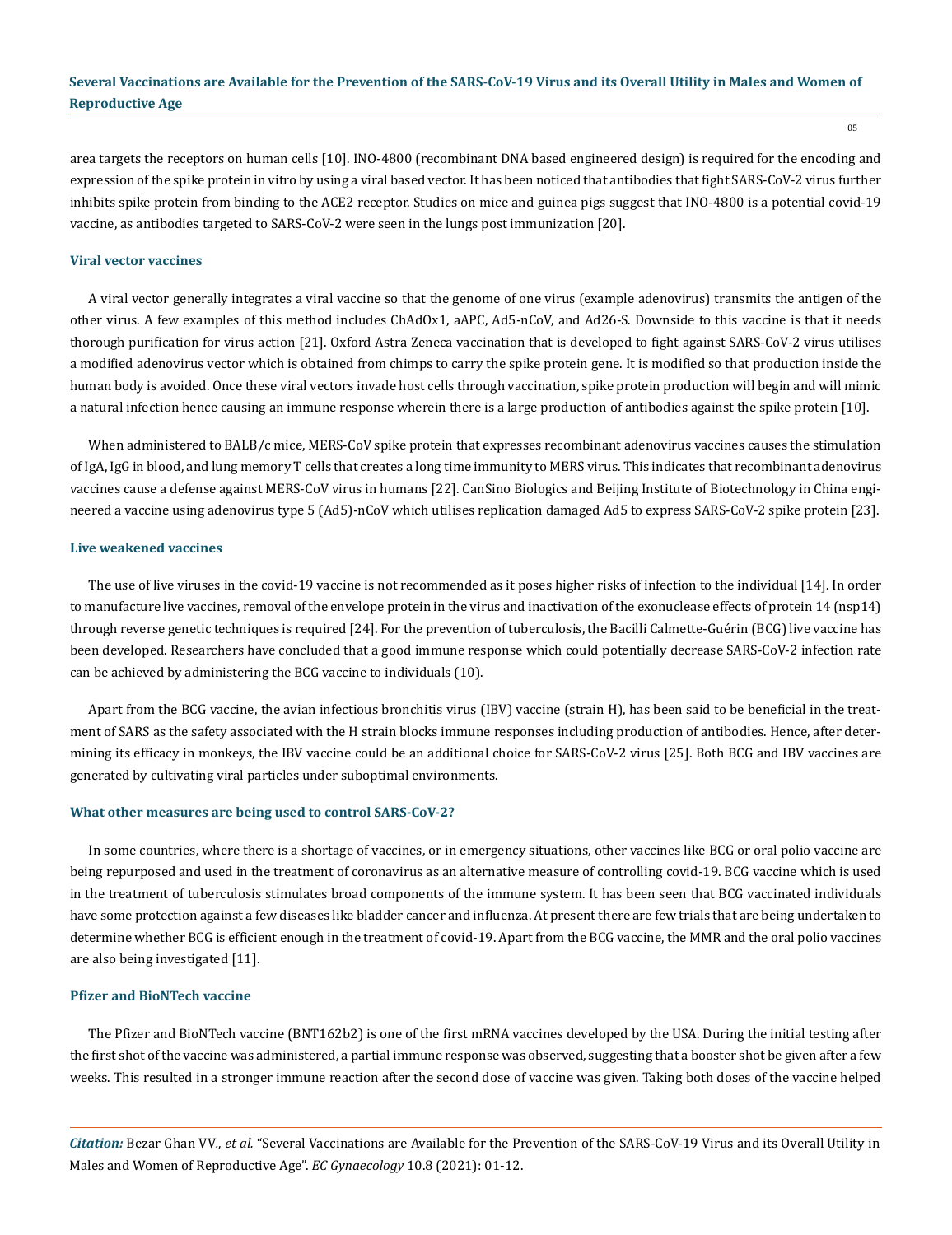06

in the prevention of covid-19 symptoms. According to the Center for Disease Control and Prevention (CDC), the second booster dosage of the vaccine should be given after an interval of 3 weeks, and not exceed the 6 weeks mark. The CDC also stated that it is not advisable to give the second shot of the vaccine before 3 weeks, but in exceptional circumstances, it may be given up to 4 days ahead of schedule [26]. The vaccine is recommended to the general population above the age of 16 years at a dosage of 30 μg, however they have recently started clinical trials on children below the age of 16 years. The vaccine provides immunogenicity and protection for approximately 119 days with an efficacy of 95% after the second booster dose is administered.

## **Moderna vaccine**

Developed in the USA, Moderna (mRNA-1273) is another type of mRNA vaccine that is available to the public. This vaccine is injected at a dosage of 50 μg to individuals above the age of 18 years. Like the Pfizer vaccine, mRNA-1273 provides immunogenicity and protection for approximately 119 days after first vaccine dose is given and is 94.5% effective in preventing covid-19. Adverse reactions to Moderna vaccine is said to be more when compared to Pfizer. Advantages of this vaccine is that it is not very temperature sensitive which makes transport and storage (-20°C) easier than the Pfizer vaccine which needs to be stored at -75°C. Both Moderna and Pfizer vaccine have been given permission by the food and drug authority (FDA) to use in emergency cases [27,28].

## **Janssen Vaccine**

The Janssen vaccine manufactured by Johnson and Johnson in the USA, is a non-replicating adenovirus vector type vaccine (Ad26) that encodes the S-protein and is administered intramuscularly as a single shot. This vaccine can be stored for 3 months in a refrigerator, and unto 2 years in a freezer, which makes its transport, storage, and usage suitable and simple [29]. Due to blood cloths and a lower platelet count observed in six women aged between 18 - 48 years, the US regulatory bodies paused the manufacture and distribution of the vaccine [30]. Symptoms occurred 6 - 13 days post vaccination. After careful and strict investigations, the vaccine has been brought back to the market for its use in vaccination against Covid-19, as its benefits outweighs its risk [30].

#### **Oxford AstraZeneca vaccine**

The Oxford AstraZeneca vaccine (ChAdOx1 nCoV-19 (AZD1222)) is a chimpanzee adenovirus vectored vaccine that is administered in adults above the age of 18 years [31]. The vaccine is not temperature dependent and can be refrigerated making its transport easy. Apart from this, the cost of the vaccine is cheaper than other vaccine competitors [32]. Hence many countries around the globe (such as the UK, South Africa and Brazil) are using this vaccine to protect themselves from the deadly SARS-CoV-2 virus. In India, The Oxford AstraZeneca vaccine is administered under the brand name of "Covishield".

This vaccine is given as two full doses over a period of 28 - 84 days, which results in a stronger memory immune response after the second dose is given as the immune system is given plenty time to mature. If the booster vaccine is given too early, the immune response is smaller as it has not had time to mature yet [33]. Studies show that the AstraZeneca vaccine provides efficacy of 76% after a single dose of the vaccine is given, and this protection is observed up to 90 days post first dose of vaccine. The study further showed that the concentration of the dose was not as important when compared to the time interval between the two doses. Research on Ebola and Influenza support this notion. Efficacy of the virus is lowered (54.9%) if both the doses were given less than six weeks apart [34].

It is important to note that in March 2021, many countries in Europe suspended (not stopped) the administration of the Oxford Astra-Zeneca vaccine, as thromboembolic events were seen in a handful of patients, of which one was followed by death after vaccine administration in Denmark [35].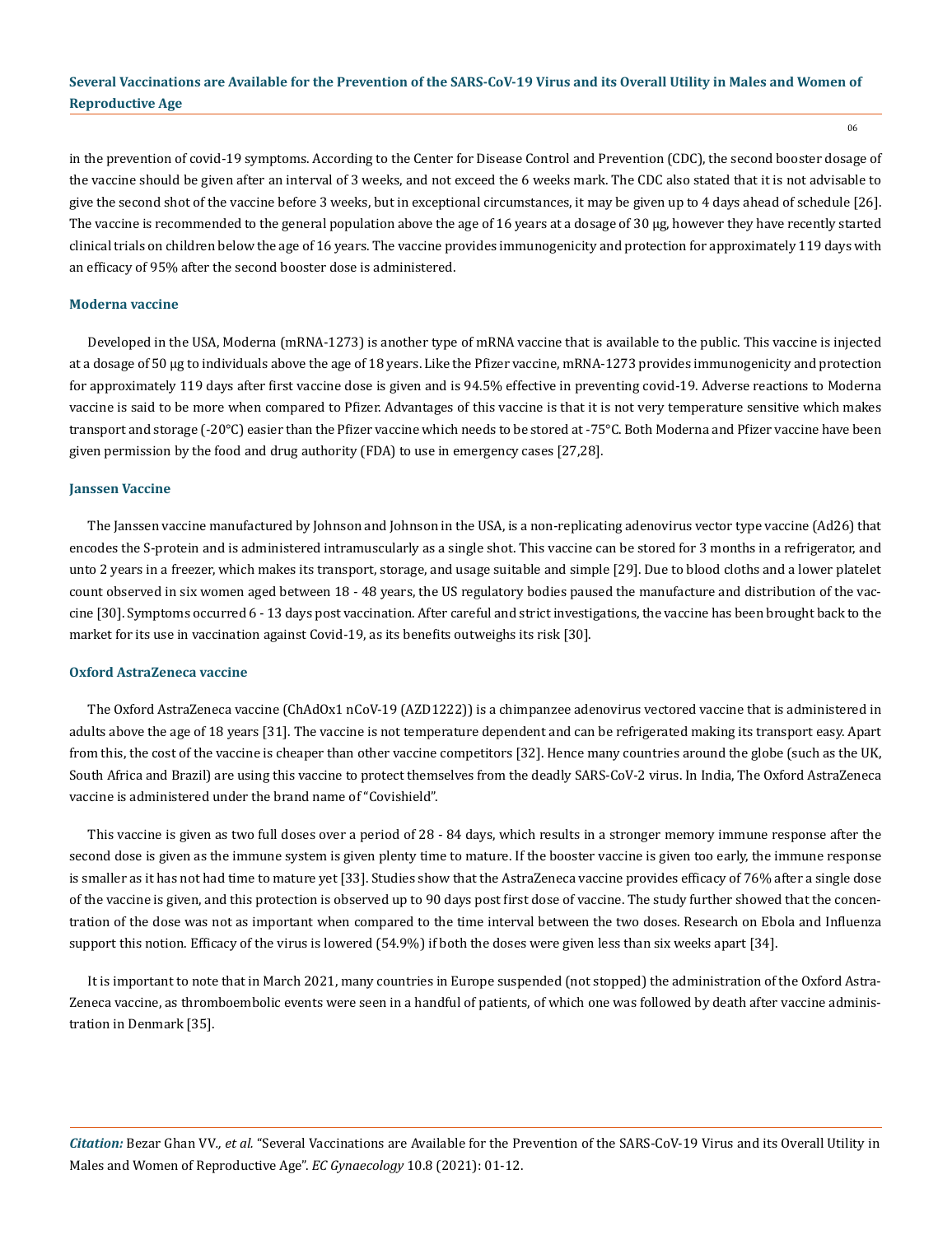#### **Sputnik V**

Originating from Russia, Sputnik V is composed of two different adenovirus vectors (rAd26 and rAd5), combined with the spike protein from the SARS-CoV-2 virus that are delivered 21 days apart in two separate doses to aid the body in procuring an immune response. It is believed that this vaccine is more potent as they incorporated the use of two separate adenoviruses, instead of the same adenovirus given in both doses. Delivering the same adenovirus could lead to an immune response against the adenovirus after the second dose is given and in turn destroy the vector [36]. According to interim phase III trials [37], the vaccine was found to be 91.6% effective in preventing symptomatic infection, and no serious adverse effects were found. Most common adverse effect was pain at injection site coupled with headaches and fever which was common amongst people [36]. Scientists that developed Sputnik V are currently working to reduce the vaccine to a single dose, to manufacture one version of the vaccine that can be stored at -18°C, and the second lyophilised version to be stored between 2 to 8°C. This would help in transportation and ease distribution of the vaccine in other countries [36].

Apart from Sputnik V, Russia has also developed two other vaccines (EpiVacCorona and CoviVac) that are allowed for emergency use, though large scale trials are still pending. EpiVacCorona [38] is manufactured from synthetic peptide antigens that are capable of causing an immune response and are found in SARS-CoV-2 virus. No live virus particles are used in manufacturing this vaccine. CoviVac utilises whole virion technology that includes inactivated cold virus. This allows for a wider immune response which results in defence against multiple SARS-CoV-2 variants [36].

#### **Covaxin**

Developed by Bharat Biotech in collaboration with the Indian Council of Medical Research, Covaxin (BBV152) is the first vaccine developed in India to fight against the deadly corona virus. The vaccine uses whole virion technology that consists of SARS-CoV-2 viral particle that is completely inactive and surrounded by a protein shell consisting of RNA in the core. It has been inactivated so it cannot replicate inside the body of the person being injected or cause an infection [39]. The vaccine is administered as 2 doses taken 28 days apart.

Given India's weather conditions and frequent electricity cuts, the vaccine was developed so that it is stable and can be stored in a refrigerator at 2 - 8°C [40]. According to phase I trials, Covaxin was deemed safe with enhanced immune response [39] However, when compared to Covishield (Indian made vaccine of Oxford's AstraZeneca), Covaxin showed a lower immune response after first dose, as seropositivity to the anti-spike antibody was lower in patients that were administered Covaxin [41].

#### **CoronaVac**

Sinovac Covid-19 vaccine or more popularly known as CoronaVac is manufactured by Sinovac Biotech in China. This vaccine is made from inactivated SARS-CoV-2 virus. CoronaVac vaccine can be kept in a refrigerator at 2 - 8°C, which makes its transportation and storage easy [42]. Scientists in China initially gathered samples of SARS-CoV-2 virus and cultured them in large quantities with the help of vero cells. After this, the virus is allowed to incubate in beta-propiolactone. This inactivates the virus by binding to their genes, which is later mixed with an adjuvant that is aluminium based [43]. This vaccine is still not approved by the World Health Organisation (WHO) for use in emergency cases as there are many conflicting data on the efficacy of the Chinese based vaccine.

#### **Common adverse reactions to Covid-19 vaccines**

As with any vaccine, swelling, pain and redness at the injection site can be observed after the first or booster dose of covid-19 vaccines. Other common side effects include allergic reactions to the vaccine, muscle pain, fever, chills, itching, headaches, fatigue, joint pains, nausea and vomiting. In severe cases, anaphylactic shock, and thrombosis was reported [28,35]. Authorities have advised healthcare professionals to keep a "close observation" for at least 15 minutes after injection of the vaccine [34].

*Citation:* Bezar Ghan VV*., et al.* "Several Vaccinations are Available for the Prevention of the SARS-CoV-19 Virus and its Overall Utility in Males and Women of Reproductive Age". *EC Gynaecology* 10.8 (2021): 01-12.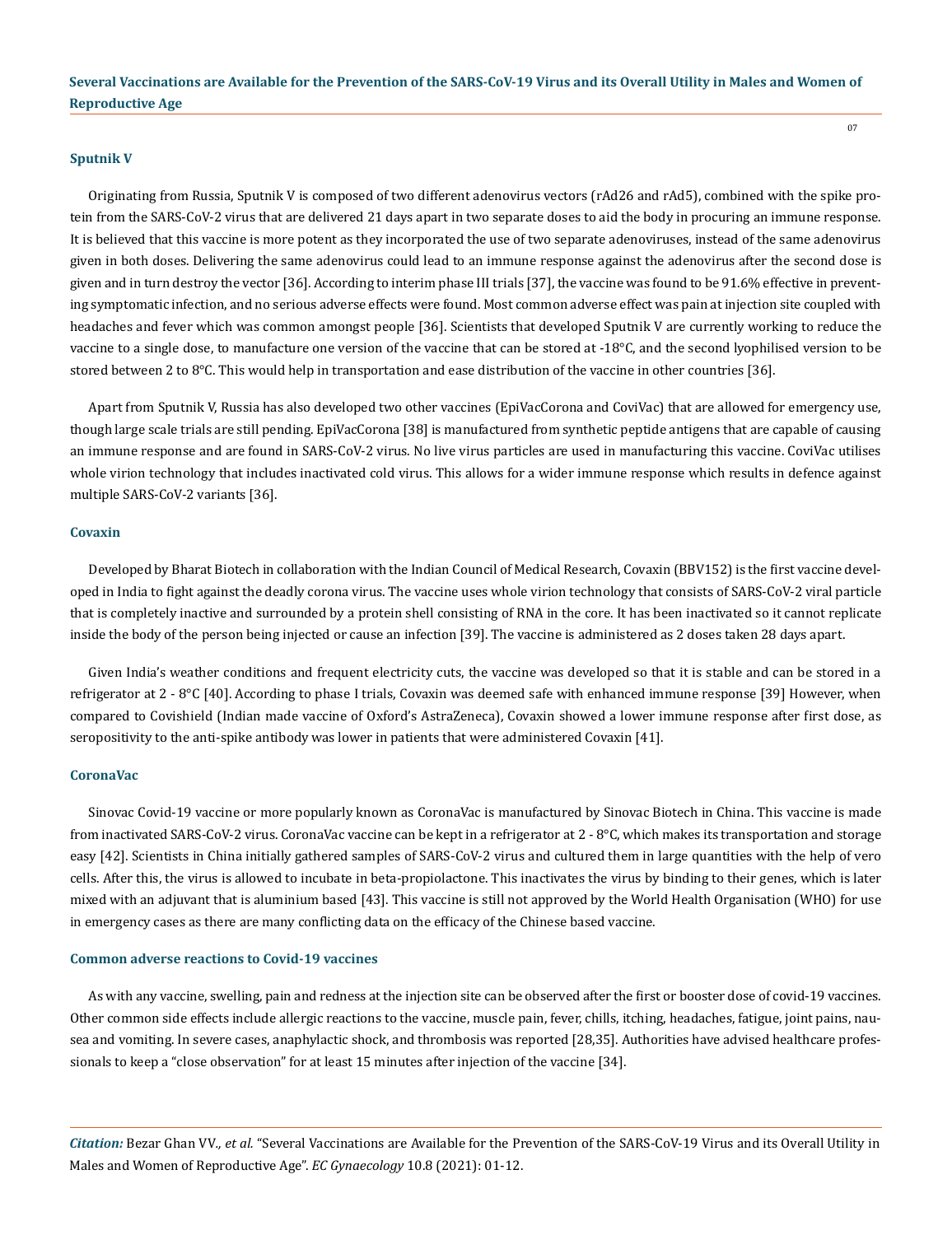08

#### **Future scope of fungal vaccines**

In diseases which cause immune deficiency, like acquired immune deficiency syndrome (AIDS), cancer patients undergoing radio/ chemotherapy, and now patients who have been severely infected with SARS-CoV-2 virus, there is a high risk of being infected by fungal infections [44]. Parallel to the hike in Covid-19 cases, India is now facing deaths caused by a cohort of filamentous moods known as the "black fungus" or scientifically known as mucormycosis. This fungus can be fatal and infects the sinuses which make it difficult to treat [45]. A majority of infection is viewed in patients with diabetes mellitus who are newly recovering from SARS-CoV-2 virus. Different theories are being explored as to this new disease: some scientists believe that Covid-19 virus suppresses the immune system, which helps the fungus thrive and spread in the host's body, while some doctors believe that the fungus spreads from the overuse of steroids [45]. Black fungus is known to invade and infect blood vessels in the host body which leads to thrombosis, necrosis, infraction to tissues, and finally death [44]. This rise in fungal infections in patients who are recovering from Covid-19 is causing epidemics in some places in India, and the need for vaccination against this fungus is of great importance. There are three main types of vaccines available for the prevention of fungal infections: live-attenuated, conjugate and subunit/recombinant vaccines [44].

#### **Live-attenuated vaccine**

Live attenuated vaccines provide stronger and longer immune responses in patients with a compromised immune system. However, in some patients with a suppressed immune system, additional care must be taken so that other diseases are not caused. Numerous findings have elucidated the efficiency of this type of vaccine, so that they may be used on people with a healthy immune system in endemic areas to prevent fungal infections [44]. Pan-fungal vaccine plan, which includes the heat-killed Saccharomyces cerevisiae (HKS) vaccine, has a crucial role in providing protection against several fungal infections like C. posadasii and A. fumigatus. The HKS vaccine is administered sub-cutaneous and is effective against virulent strains of the fungus. For treatment of viral diseases and cancer, scientists have reviewed a whole recombinant HKS, which together with cytotoxic drugs can provide wider range of clinical responses. The major drawback is the specificity of the vaccine [46,47].

#### **Conjugate vaccine**

When a poor and strong antigen are covalently attached to each other, normally a polysaccharide to protein, respectively, this results in a conjugate vaccine that can generate a good immunological response [48]. Conjugate vaccines target the polysaccharide epitopes, that is visible in all fungi, making it possible to commercially produce pan-fungal vaccines. This is of utmost concern in patients with immunocompromised bodies [48]. One of the earliest conjugate fungal vaccines designed was against C. neoformans. The vaccine combined a capsular polysaccharide (glucuronoxylomannan) and tetanus toxoid that were linked together covalently. and also used an adjuvant (monophosphoryl lipid A) [49].

#### **Subunit/recombinant vaccine**

Containing polysaccharides or purified recombinant proteins of fungi, this type of vaccine is commonly researched on. The aim of this vaccine is the transfer and expression of a gene that encodes an immunogenic antigen, which will allow for an immune response [50]. The transferred gene encodes a virulent part of the fungi and these antigens are combined with adjuvants (most commonly used in aluminium salts), which are normally bacterial toxoids in order to achieve a good immune response. The main advantage associated with this kind of vaccine are their safety in immunocomprised patients, as they do not contain any pathogenic agents [44]. Candida species secrete aspartyl proteinase-2 which is a virulence factor that is strongly expressed and shows protection against vaginal candidiasis in rats and phase I human trials. Though this vaccine is safe, there are many disadvantages to it such as the synthesis of the vaccine that includes glycosylation, expensive clinical trials, and health status of the patient [50].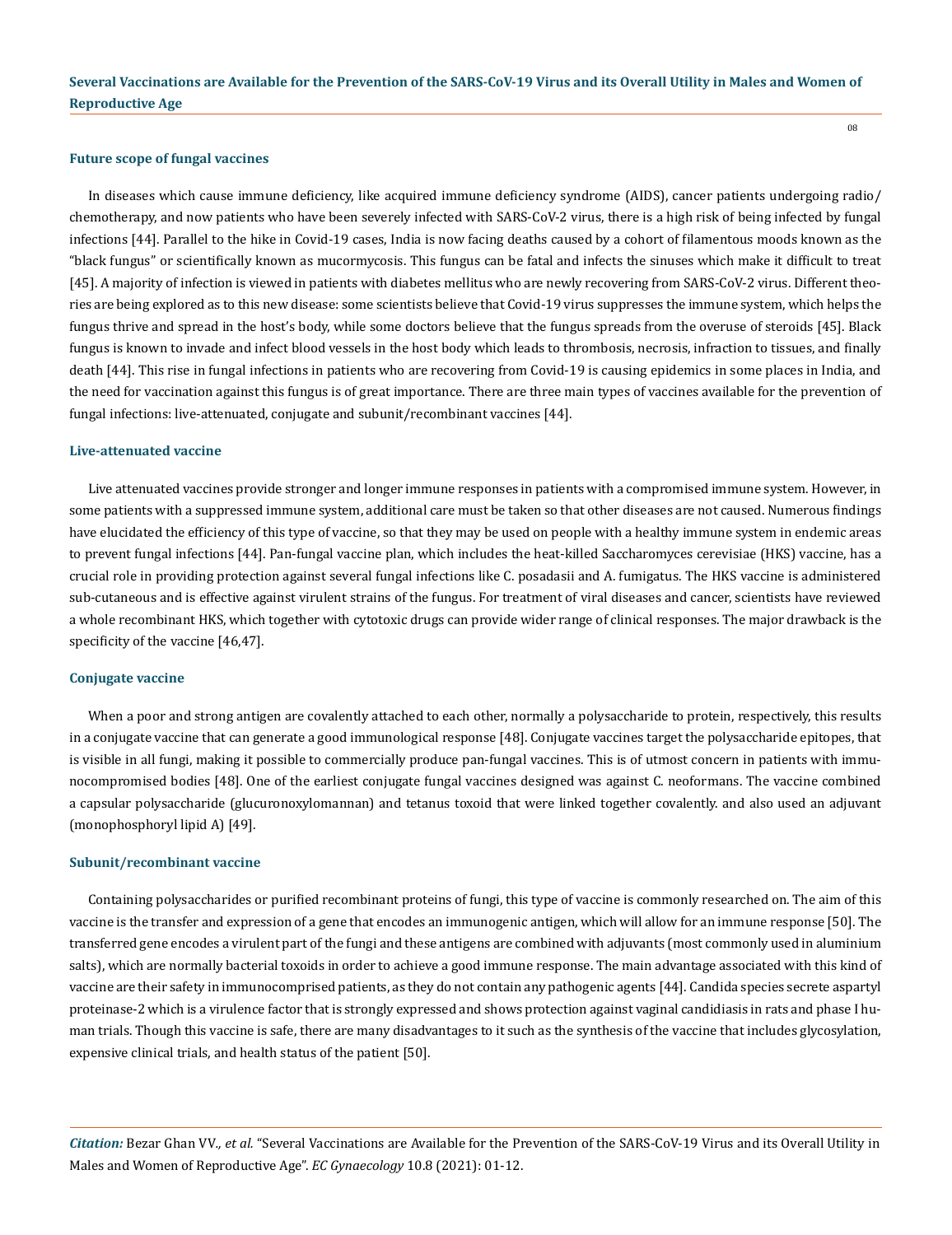09

#### **Challenges in Covid-19 vaccine development**

Vaccine production and manufacture usually takes at least 10 - 15 years, but in the case of the ongoing Covid-19 pandemic, developing a vaccine to fight the disease has been accelerated. This accelerated and shortened timeline to around one year will pose its own challenges, as long term effects of the vaccine is not known [9], as well as clinical trails have only been performed on a small sample of people, so unwarranted side effects may not show in a smaller sample size as compared to larger samples. Moreover, with a quicker vaccine development, patients with different co-morbidities and those with different demographics are not carefully considered in the vaccine design. Post vaccination check-ups are required to monitor for any adverse reaction to the vaccine, so that these may be avoided in future manufacturing [51].

DNA and RNA vaccines in the past have not been very effective in treating diseases, so it is imperative to keep a close watch on people who have received m-RNA Covid-19 vaccines. At the same time, in the case of viral vector vaccines, a reduced immune response is seen in patients who already have immunity to adenoviruses. Another challenge faced by pharmaceuticals is that there is a limitation of the effectiveness of vaccines when the virus mutates [51]. Even though some challenges are associated with vaccine development, the benefits outweigh the risks, and there is a high demand for vaccines globally.

#### **Conclusion**

The SARS-CoV-2 virus has infected millions of individuals throughout the world, with thousands of people dying as a result of the infection. Covid-19 has wreaked havoc on people's lives and shook the world, putting our health-care infrastructure and staff to the test on a regular basis. At the moment, the only way to treat positive individuals is to manage their symptoms and, in certain circumstances, provide extra oxygen. Apart from that, people are encouraged to eat properly, exercise regularly, and take required vitamins as part of a holistic strategy to preventing infection by this virus. For manufacturing purposes, no antiviral medication has been deemed safe or effective. Several attempts have been made and are being made to avoid Covid-19 by vaccines in the last several months. For the production of Covid-19 vaccines, viral vectors, m-RNA vaccines, and live inactivated vaccines are the most preferred options. Though these vaccinations are quite effective at avoiding severe illness infection, there is no certainty that infection will not occur. The vaccine's sole purpose is to prevent serious illnesses and deaths caused by the virus.

There is a fixed standard of procedure involved in any vaccine development. The first step after vaccine design is the exploratory step, followed by the pre-clinical studies. Once safety is achieved in animal models, it is then given to humans in three different phases: phase 1, phase 2, and phase 3 trials, after which it undergoes stringent evaluation to determine its efficacy before it is given a green signal for mass production. This whole process is quite tedious and spans roughly between 10-15 years. In the case of development of a vaccine for Covid-19, these steps have been cut short and vaccines are already administered to the general population.

A noteworthy point to keep in mind is the adverse reactions seen with the vaccine. In most cases, these side effects are negligible like redness or pain at the injection site however in some cases, like seen in the Janssen vaccine, blood cloths were observed. However, people should be advised that these extreme side effects are rare, and do not outweigh the benefits the vaccine brings. We are gradually reducing the infection and mortality rates associated with Covid-19 by encouraging people to obtain the vaccination. It should be mentioned that the vaccination's long-term effects are unknown, therefore it cannot be ruled out that the vaccine will not create difficulties during pregnancy or delivery. More study is needed to emphasize the negative effects of these vaccinations on childbearing.

## **Bibliography**

- 1. Esparza J., *et al*[. "Beyond the myths: Novel findings for old paradigms in the history of the smallpox vaccine".](https://www.ncbi.nlm.nih.gov/pmc/articles/PMC6062137/) *PLoS Pathogens* 14.7 [\(2018\): e1007082.](https://www.ncbi.nlm.nih.gov/pmc/articles/PMC6062137/)
- 2. Shereen MA., *et al*[. "COVID-19 infection: Origin, transmission, and characteristics of human coronaviruses".](https://www.researchgate.net/publication/339970952_COVID-19_infection_Origin_transmission_and_characteristics_of_human_coronaviruses) *Journal of Advanced Research* [24 \(2020\): 91-98.](https://www.researchgate.net/publication/339970952_COVID-19_infection_Origin_transmission_and_characteristics_of_human_coronaviruses)
- 3. Fauci AS., *et al*[. "Covid-19—navigating the uncharted \(2020\).](https://www.nejm.org/doi/full/10.1056/nejme2002387)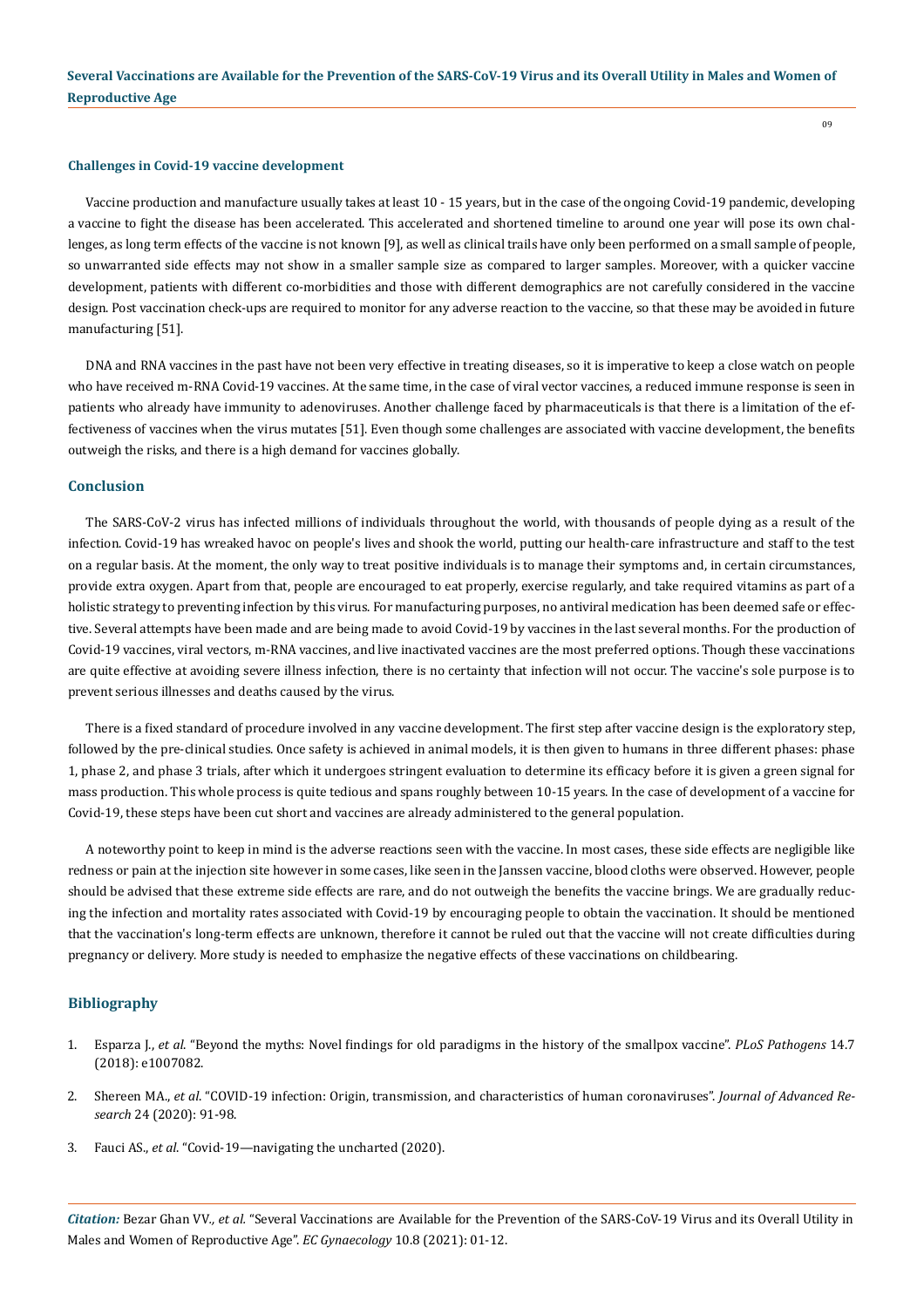- 4. Sharma O., *et al*[. "A Review of the Progress and Challenges of Developing a Vaccine for COVID-19".](https://www.frontiersin.org/articles/10.3389/fimmu.2020.585354/full) *Frontiers in Immunology* 11 (2020): [2413.](https://www.frontiersin.org/articles/10.3389/fimmu.2020.585354/full)
- 5. Huang C., *et al*[. "Clinical features of patients infected with 2019 novel coronavirus in Wuhan, China".](https://www.thelancet.com/journals/lancet/article/PIIS0140-6736(20)30183-5/fulltext) *The Lancet* 395.10223 (2020): [497-506.](https://www.thelancet.com/journals/lancet/article/PIIS0140-6736(20)30183-5/fulltext)
- 6. [Cao X. "COVID-19: immunopathology and its implications for therapy".](https://www.nature.com/articles/s41577-020-0308-3) *Nature Reviews Immunology* 20.5 (2020): 269-270.
- 7. Liu C., *et al*[. "Research and development on therapeutic agents and vaccines for COVID-19 and related human coronavirus diseases](https://pubs.acs.org/doi/10.1021/acscentsci.0c00272)  [\(2002\).](https://pubs.acs.org/doi/10.1021/acscentsci.0c00272)
- 8. [Amanat F and Krammer F. "SARS-CoV-2 vaccines: status report".](https://www.sciencedirect.com/science/article/pii/S1074761320301205) *Immunity* 52.4 (2020): 583-589.
- 9. Sharma O., *et al*[. "A Review of the Progress and Challenges of Developing a Vaccine for COVID-19".](https://www.frontiersin.org/articles/10.3389/fimmu.2020.585354/full) *Frontiers in Immunology* 11 (2020): [2413.](https://www.frontiersin.org/articles/10.3389/fimmu.2020.585354/full)
- 10. Shahcheraghi SH., *et al*[. "An overview of vaccine development for COVID-19".](https://www.ncbi.nlm.nih.gov/pmc/articles/PMC7923686/) *Therapeutic Delivery* 12.3 (2021): 235-244.
- 11. Caddy S. Developing a vaccine for covid-19 (2020).
- 12. Wang H., *et al*[. "Development of an inactivated vaccine candidate, BBIBP-CorV, with potent protection against SARS-CoV-2".](https://www.sciencedirect.com/science/article/abs/pii/S0092867420306954) *Cell* 182.3 [\(2020\): 713-721.](https://www.sciencedirect.com/science/article/abs/pii/S0092867420306954)
- 13. Xia S., *et al*[. "Safety and immunogenicity of an inactivated SARS-CoV-2 vaccine, BBIBP-CorV: a randomised, double-blind, placebo](https://www.researchgate.net/publication/346314985_Safety_and_immunogenicity_of_an_inactivated_SARS-CoV-2_vaccine_BBIBP-CorV_a_randomised_double-blind_placebo-controlled_phase_12_trial)controlled, phase 1/2 trial". *[The Lancet Infectious Diseases](https://www.researchgate.net/publication/346314985_Safety_and_immunogenicity_of_an_inactivated_SARS-CoV-2_vaccine_BBIBP-CorV_a_randomised_double-blind_placebo-controlled_phase_12_trial)* 21.1 (2021): 39-51.
- 14. [Clem AS. "Fundamentals of vaccine immunology".](https://www.ncbi.nlm.nih.gov/pmc/articles/PMC3068582/) *Journal of Global Infectious Diseases* 30.1 (2020): 73.
- 15. [Syomin BV and Ilyin YV. "Virus-like particles as an instrument of vaccine production".](https://www.ncbi.nlm.nih.gov/pmc/articles/PMC7088979/) *Molecular Biology* 53.3 (2019): 323-334.
- 16. [Mukherjee R. "Global efforts on vaccines for COVID-19: Since, sooner or later, we all will catch the coronavirus".](https://www.ncbi.nlm.nih.gov/pmc/articles/PMC7203076/) *Journal of Biosciences* [45 \(2020\): 1-10.](https://www.ncbi.nlm.nih.gov/pmc/articles/PMC7203076/)
- 17. Walls AC., *et al*[. "Structure, function, and antigenicity of the SARS-CoV-2 spike glycoprotein".](https://pubmed.ncbi.nlm.nih.gov/32155444/) *Cell* 181.2 (2020): 281-292.
- 18. Tai W., *et al*[. ". Characterization of the receptor-binding domain \(RBD\) of 2019 novel coronavirus: implication for development of RBD](https://www.nature.com/articles/s41423-020-0400-4)  [protein as a viral attachment inhibitor and vaccine".](https://www.nature.com/articles/s41423-020-0400-4) *Cellular and Molecular Immunology* 17.6 (2020): 613-620.
- 19. Wang F., *et al*[. "An evidence based perspective on mRNA-SARS-CoV-2 vaccine development".](https://www.ncbi.nlm.nih.gov/pmc/articles/PMC7218962/) *Medical Science Monitor: International [Medical Journal of Experimental and Clinical Research](https://www.ncbi.nlm.nih.gov/pmc/articles/PMC7218962/)* 26 (2020): e924700-924701.
- 20. Smith TR., *et al*[. "Immunogenicity of a DNA vaccine candidate for COVID-19".](https://www.nature.com/articles/s41467-020-16505-0) *Nature Communications* 11.1 (2020): 1-13.
- 21. [Choi Y and Chang J. "Viral vectors for vaccine applications".](https://www.ncbi.nlm.nih.gov/pmc/articles/PMC3710930/) *Clinical and Experimental Vaccine Research* 2.2 (2013): 97.
- 22. Kim MH., *et al*[. "Superior immune responses induced by intranasal immunization with recombinant adenovirus-based vaccine ex](https://pubmed.ncbi.nlm.nih.gov/31329652/)[pressing full-length Spike protein of Middle East respiratory syndrome coronavirus".](https://pubmed.ncbi.nlm.nih.gov/31329652/) *PLoS One* 14.7 (2019): e0220196.
- 23. Bhagavathula AS., *et al*[. "Vaccines and drug therapeutics to lock down novel coronavirus disease 2019 \(COVID-19\): a systematic re](https://www.ncbi.nlm.nih.gov/pmc/articles/PMC7263008/)[view of clinical trials".](https://www.ncbi.nlm.nih.gov/pmc/articles/PMC7263008/) *Cureus* 12.5 (2020).
- 24. Graham RL., *et al*[. "A decade after SARS: strategies for controlling emerging coronaviruses".](https://www.nature.com/articles/nrmicro3143) *Nature Reviews Microbiology* 11.12 [\(2013\): 836-848.](https://www.nature.com/articles/nrmicro3143)

*Citation:* Bezar Ghan VV*., et al.* "Several Vaccinations are Available for the Prevention of the SARS-CoV-19 Virus and its Overall Utility in Males and Women of Reproductive Age". *EC Gynaecology* 10.8 (2021): 01-12.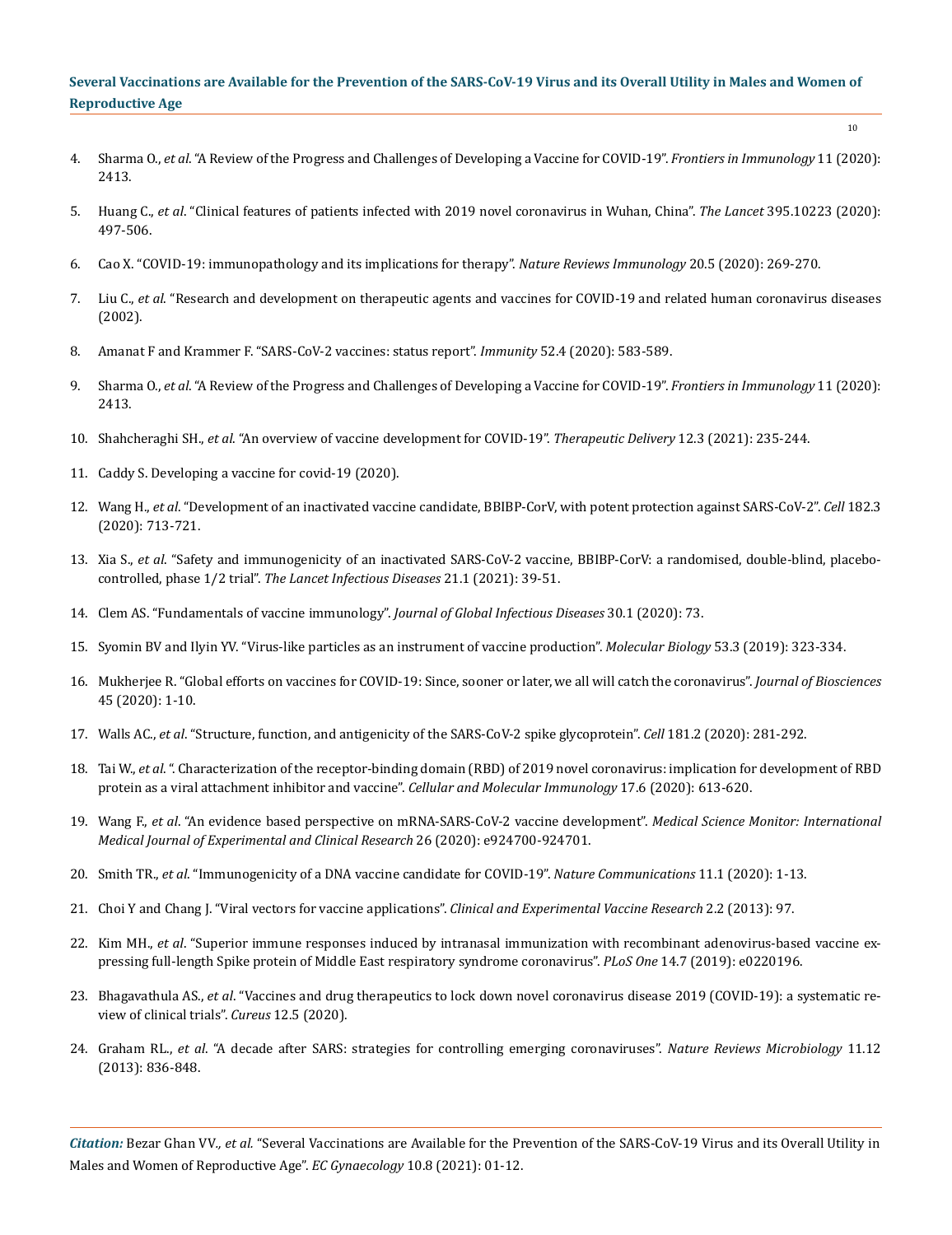25. [Zhang L and Liu Y. "Potential interventions for novel coronavirus in China: A systematic review".](https://pubmed.ncbi.nlm.nih.gov/32052466/) *Journal of Medical Virology* 92.5 [\(2020\): 479-490.](https://pubmed.ncbi.nlm.nih.gov/32052466/)

11

- 26. [Livingston EH. "Necessity of 2 doses of the Pfizer and Moderna COVID-19 vaccines".](https://jamanetwork.com/journals/jama/fullarticle/2776229) *The Journal of the American Medical Association* [325.9 \(2021\): 898-898.](https://jamanetwork.com/journals/jama/fullarticle/2776229)
- 27. [Mahase E. "Covid-19: UK approves Moderna vaccine to be given as two doses 28 days apart \(2021\).](https://www.bmj.com/content/372/bmj.n74)
- 28. Meo SA., *et al*[. "COVID-19 vaccines: comparison of biological, pharmacological characteristics and adverse effects of Pfizer/BioNTech](https://pubmed.ncbi.nlm.nih.gov/33629336/)  and Moderna Vaccines". *[European Review for Medical and Pharmacological Sciences](https://pubmed.ncbi.nlm.nih.gov/33629336/)* 25.3 (2021): 1663-1669.
- 29. Sadoff J., *et al*[. "Safety and efficacy of single-dose Ad26. COV2. S vaccine against Covid-19".](https://www.nejm.org/doi/full/10.1056/NEJMoa2101544) *New England Journal of Medicine* (2021).
- 30. Mahase E. "Covid-19: US suspends Johnson and Johnson vaccine rollout over blood clots (2021).
- 31. [Knoll MD and Wonodi C. "Oxford–AstraZeneca COVID-19 vaccine efficacy".](https://www.thelancet.com/journals/lancet/article/PIIS0140-6736(20)32623-4/fulltext) *The Lancet* 397.10269 (2021): 72-74.
- 32. [Mallapaty S and Callaway E. "What scientists do and don't know about the Oxford-AstraZeneca COVID vaccine".](https://pubmed.ncbi.nlm.nih.gov/33762708/) *Nature* 592.7852 [\(2021\): 15-17.](https://pubmed.ncbi.nlm.nih.gov/33762708/)
- 33. [Mahase E. "How the Oxford-AstraZeneca covid-19 vaccine was made".](https://www.bmj.com/content/372/bmj.n86) *British Medical Journal* (2021): 372.
- 34. [Wise J. "Covid-19: New data on Oxford AstraZeneca vaccine backs 12 week dosing interval \(2021\).](https://pubmed.ncbi.nlm.nih.gov/33536232/)
- 35. [Wise J. "Covid-19: European countries suspend use of Oxford-AstraZeneca vaccine after reports of blood clots \(2021\).](https://pubmed.ncbi.nlm.nih.gov/33707182/)
- 36. [Baraniuk C. "Covid-19: What do we know about Sputnik V and other Russian vaccines?"](https://www.bmj.com/content/372/bmj.n743) *British Medical Journal* (2021): 372.
- 37. Logunov DY., *et al*[. "Safety and efficacy of an rAd26 and rAd5 vector-based heterologous prime-boost COVID-19 vaccine: an interim](https://pubmed.ncbi.nlm.nih.gov/33545094/)  [analysis of a randomised controlled phase 3 trial in Russia".](https://pubmed.ncbi.nlm.nih.gov/33545094/) *The Lancet* 397.10275 (2021): 671-681.
- 38. [Dobrovidova O. "Latest Russian vaccine comes with a big dose of mystery \(2021\).](https://science.sciencemag.org/content/372/6538/116.summary)
- 39. Ella R., *et al*[. "Safety and immunogenicity of an inactivated SARS-CoV-2 vaccine, BBV152: a double-blind, randomised, phase 1 trial".](https://www.thelancet.com/journals/laninf/article/PIIS1473-3099(20)30942-7/fulltext)  *[The Lancet Infectious Diseases](https://www.thelancet.com/journals/laninf/article/PIIS1473-3099(20)30942-7/fulltext)* 21.5 (2021): 637-646.
- 40. [Thiagarajan K. "What do we know about India's Covaxin vaccine?"](https://www.bmj.com/content/373/bmj.n997) *British Medical Journal* (2021): 373.
- 41. Singh AK., *et al*[. "Antibody Response after First-dose of ChAdOx1-nCOV \(Covishield\) and BBV-152 \(Covaxin\) amongst Health Care](https://www.medrxiv.org/content/10.1101/2021.04.07.21255078v1)  [Workers in India: Preliminary Results of Cross-sectional Coronavirus Vaccine-induced Antibody Titre \(COVAT\) study".](https://www.medrxiv.org/content/10.1101/2021.04.07.21255078v1) *Med Rxiv* [\(2021\).](https://www.medrxiv.org/content/10.1101/2021.04.07.21255078v1)
- 42. [Mallapaty S. "China COVID vaccine reports mixed results—what does that mean for the pandemic?"](https://www.nature.com/articles/d41586-021-00094-z) *Nature* (2021): 15.
- 43. Phase III. Sinovac COVID-19 vaccine, CoronaVac.
- 44. Nami S., *et al*[. "Fungal vaccines, mechanism of actions and immunology: a comprehensive review".](https://pubmed.ncbi.nlm.nih.gov/30399567/) *Biomedicine and Pharmacotherapy* [109 \(2019\): 333-344.](https://pubmed.ncbi.nlm.nih.gov/30399567/)
- 45. [Dyer O. "Covid-19: India sees record deaths as "black fungus". Spreads Fear \(2021\).](https://www.bmj.com/content/373/bmj.n1238)
- 46. Liu M., *et al*[. "Saccharomyces as a vaccine against systemic candidiasis".](https://pubmed.ncbi.nlm.nih.gov/22686468/) *Immunological Investigations* 41.8 (2012): 847-855.